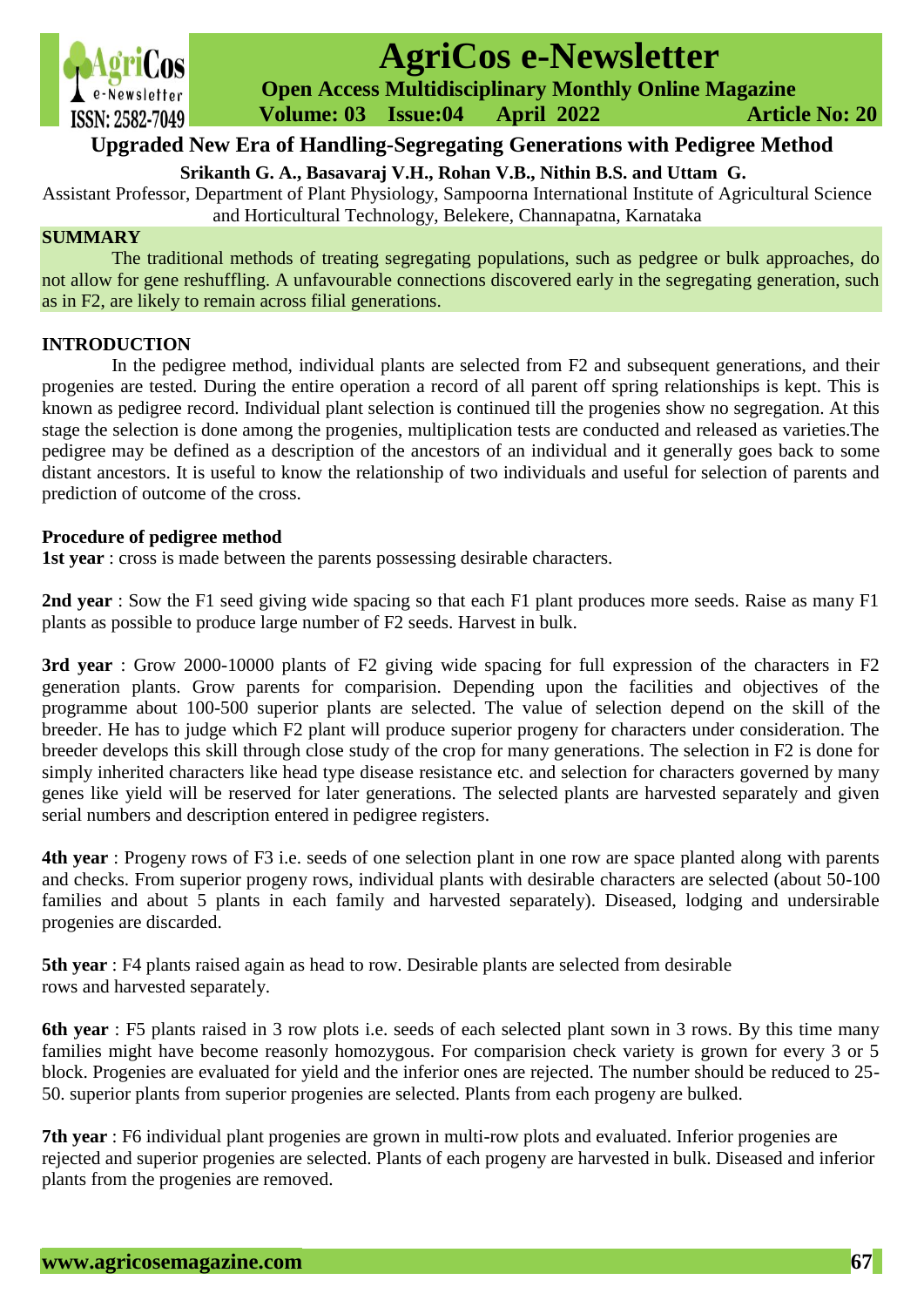**8th year** : F7 preliminary yield trial with 3 or more replications ar conducted to identify superior lines. The progenies are evaluated for many characters including yield. Standard commercial varieties must be included as checks. Two to five outstanding lines are selected and advanced to coordinated yield trials.

**9th, 10 th & 11th year :** selected lines are tested in several localities for 2 or 3 years for adaptation tests. Lines are evaluated for all characters mainly yield and disease resistance. A line that is superior to commercial variety in yield and other characters is selected. 11th and

**12th year** : Selected superior lines is named, multiplied and released as a new variety. Number of year can be reduced if generations are advanced during off seasons either in green house or under irrigated conditions. Several modifications for the above described pedigree method are followed by breeders depending upon the crop, time and availability of funds and facilities like labour, land etc.

#### **Early generation tests :**

The objective of these test is to find out superior crosses and superior progenies in early generations i.e. in F2 and F3. we need not advance all the crossed and all selected progenies in each cross upto F8. much labour, time and cost would be saved by this early generation testing. A more reliable information about the potential crosses and progenies may be obtained by conducting replicated tests (preferably in more location) and evaluating them for yield and other characters in F2 or F3 itself. A desirable cross or progeny should have high mean yield, high genetic variance and high expected genetic advance under selection. Other crosses and progenies are rejected in the beginning i.e. F2 and F3 generations itself.

**F2 progeny testing :** Another modification for pedigree method. In F2 make as many single plants selections as possible. From F3 to F6 advance the progenies in bulk making selections of the progenies as a wholw and discarding the inferior progenies. Thus each of the progeny is derived from the single plant selected in F2 generation. In F6 make single plant selections in each of the progeny. Compare the yields of the single plants with progenies from which they are selected. Select superior single plant progenies and advance to preliminary yield trials, multilocation tests etc.

There are two advantages 1. No. of crosses can be handled simultaneously 2. Natural selection operates from F 3 to F6 since they are advanced in bulk.

#### **Mass pedigree method :**

This is another modified pedigree method. Crosses are made and further generations grown in bulk or as mass until suitable season occurs for making desirable selections against drought, insect and diseases etc. The population will be exposed to the natural conditions of vagaries. From the remaining population individual plants are selected and harvested progenies are evaluated for yield and other characters in preliminary yield trials and further generations are proceeded as in pedigree method till release of variety. The advantages of both bulk and pedigree methods can be obtained and large number of crosses can be handled at a time. The disadvantage is that it takes a bit longer time.

#### **Merits of pedigree method :**

.

- It gives maximum opportunity for the breeder to use his skill and judgement in selection of plants
- It is well suited for the improvement of characters which can be easily identified and are simply inherited.
- Transgressive segregation for yield and other quantitative characters may be recovered.
- Information about the inheritance of characters and pe digree of lines can be obtained.
- Inferior plants and progenies eliminated in early generations.
- It takes less time than bulk method to develop new variety are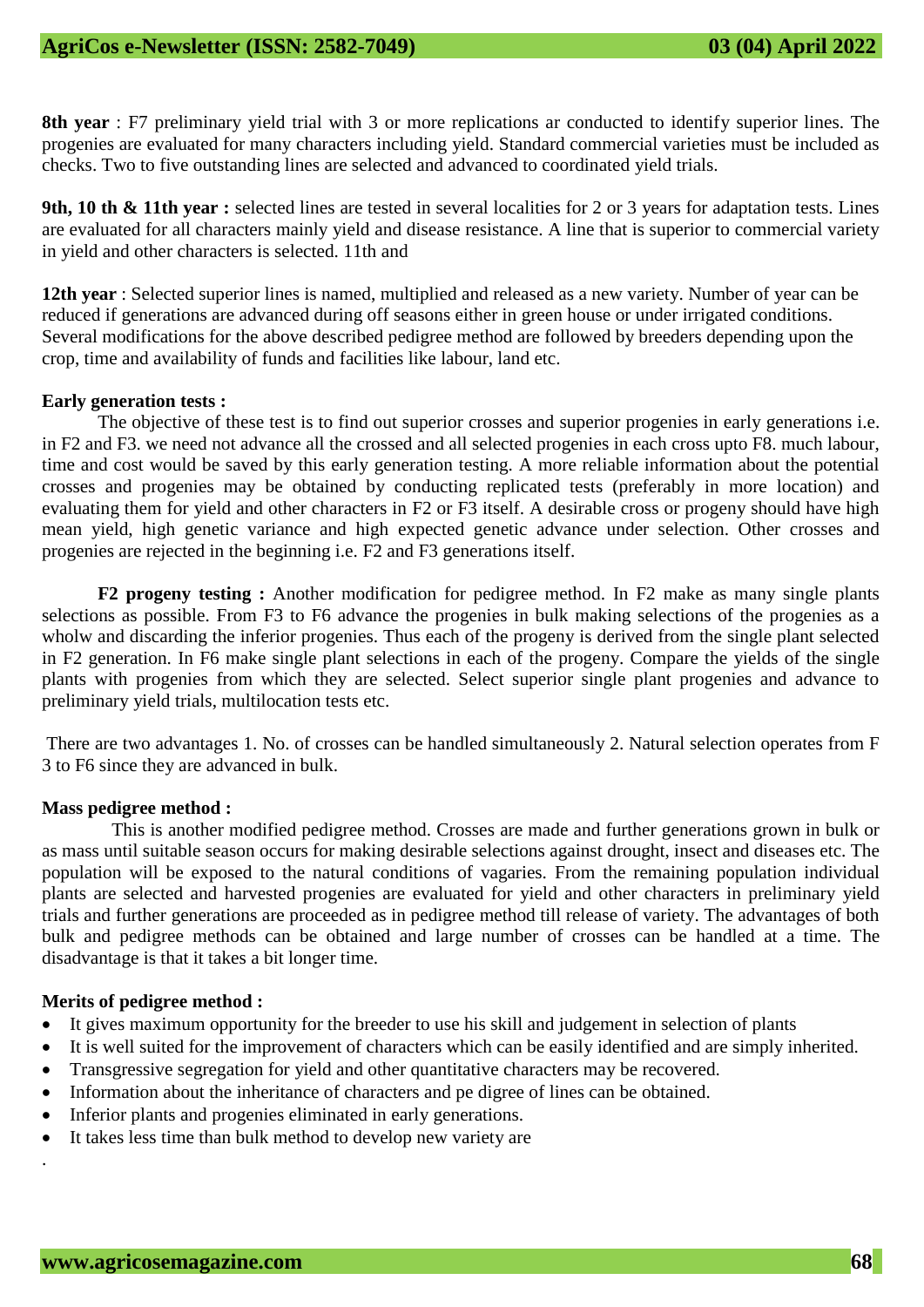# **Demerits of pedigree method :**

- Valuable genotypes may be lost in early generations, if sufficient skill and knowledge are lacking in the breeder, at the time of selection.
- No opportunity for natural selection
- Difficult to handle many crosses
- Maintenance of records, selections, growing progeny rows etc are time consuming and laborious.

#### **Achievements :** Large number of varieties have been developed by pedigree method in many crops. **A few examples are**

Wheat – NP-52, 120,125, 700 and 800 series Rice – ADT – 25, Jaya, Padma Cotton – Lakshmi, Digvijay, Sorghum – Co 18, RS 610 etc., Tobacco – NP 222 Sorghum – Co 18, Rs 610, Tobacco – NP 222

# **Population method of breeding-Bulk Method**

The bulk method was first proposed by Nilsson Ehle in 1908 at Svalof. This method is also known as **mass method** 'or' **Population method of breeding**

- Isolation of Homozygus lines
- Waiting for the opportunity for selection
- Opportunity for natural selection.
- F2 and subsequent generations are harvested in mass as bulk to raise the next generation.
- At the end of the bulking period (after attaining homozygosity) individual plants are selected and evaluated similar manner as pedigree method of breeding.

# **The Procedure for Bulk Method**

The exact procedure for the bulk method would vary depending upon the objective of breeder. The following procedure is described for the isolation of homozygous lines. The breeder may introduce various modifications in the scheme to suit his needs.

**Hybridization :** Parents are selected according to the objective of the breeding programme. A simple or a complex cross is then made depending upon the number of parents involved.

**F1 Generation :** F1 is space-planted and harvested in bulk. The number of F1 plants should be as large as possible ; usually more than 20 plants should be grown.

**F2-F6 Generations :** F2 to F6 generations are planted at commercial seed rates and spacings. These generations are harvested in bulk. During this period, environmental factors, disease and pest outbreaks would change, the frequencies of different genotypes in the population.

Artificial selection is generally not done. The population size should be as large as possible, preferably 30,000- 50,000 plants in each generation.

**F7 Generations :** About 30-50 thousand plants are space-planted. 1000 to 5000 plants with superior phenotypes are selected and their seeds harvested separately. Selection is based on the phenotype of plants, grain characteristics, disease reaction, etc.

**F8 Generation :** Individual plant progenies are grown in single or multi-row plots. Most of the progenies would be reasonably homozygous and are harvested in bulk. Weak and inferior progenies are rejected on the basis of visual evaluation. Only 100-300 plant progenies with desirable characteristics are saved. Some progenies which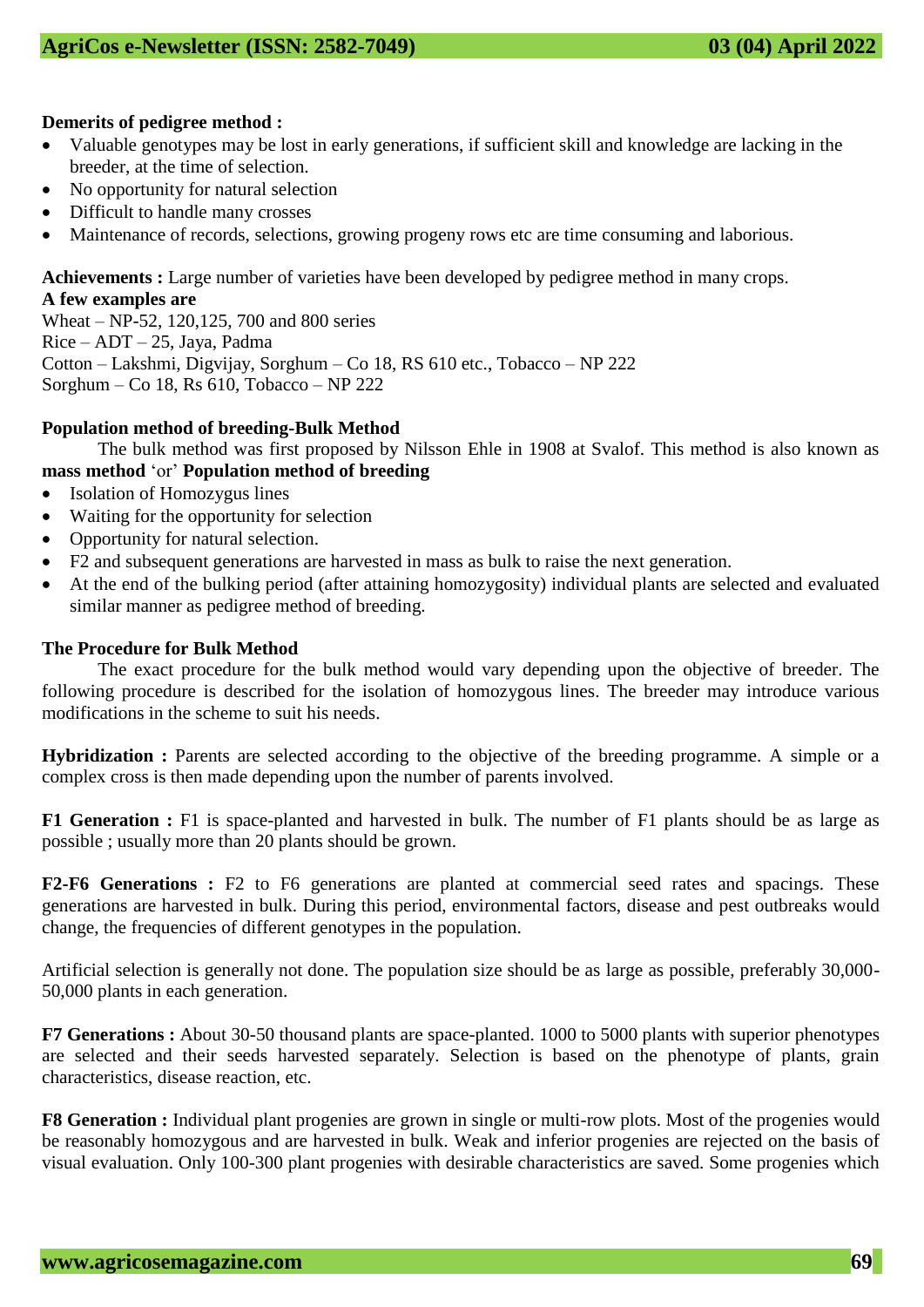show segregation are generally rejected unless they are of great promise. In promising pr ogenies, individual plants may be selected ; preliminary yield trial will be delayed for one year in such cases.

**F9 Generation :** Preliminary yield trial is conducted by using standard commercial varieties as checks. The progenies which are superior than the check are advanced. Quality test may be conducted to further reject undesirable progenies. The progenies are evaluated for height, lodging resistance, maturity date, disease resistance and other important characteristics of the crop species.

**F10-F13 Generations :** Replicated yield trials are conducted over several locations using standard commercial varieties as checks. The lines are evaluated for important characteristics in addition to yield, disease resistance and quality. If a line is superior to the standard varieties in yield trials, it would be released as a new variety.

**F14 Generation :** Seed of the released variety is increased for distribution to the cultivators.

#### **Merits of Bulk Method**

- The bulk method is simple, convenient and less expensive.
- Since, each F2 plant is equally represented till F6, no chance of elimination of good genotypes in early generations.
- Artificial or natural disease epiphytics, winter killing high temperature etc. eliminates undesirable types and increases the frequency of desirable type. Thus isolation of desirable types becomes easier.
- Progenies select from long term bulks are superior than the selection from F2 or short
- $\bullet$  term bulk.
- Since, little work and attention is needed in F2 and subsequent generation more no. of crosses can be handled.
- No pedigree records which saves time
- Since large population are grown, transgressive segregants are more likely to appear and increase due to natural selection. Hence, there is a greater chance to isolate good segregants than pedigree method.

#### **Demerits oOf Bulk Method**

- The major disadvantage of bulk method is that it takes a much longer time to develop a new variety. Natural selection becomes important only after F8 or F10, and bulking may have to be done upto F20 or more. Thus the time required is considerably longer, and most breeders do not use the bulk method simply for this reason.
- In short-term bulks, natural selection has little effect on the genetic composition of populations. But short term bulks are useful for the isolation of homozygous lines and for specific objectives as in Harlan's mass pedigree method.
- It provides little opportunity for the breeder to exercise his skill or judgement in selection. But in the modified bulk method, the breeder has ample opportunity for practicing selection in the early segregating generations.
- A large number of progenies have to be selected at the end of the bulking period.
- Information on the inheritance of characters cannot be obtained which is often available from the pedigree method.
- In some cases, at least, natural selection may act against the agronomically desirable types.

Much improvement in crop plants could not be done through this method reason being.

- Long time required for Natural Selector
- Lack of opportunity for the breeder to use his skills
- Lack of facilities to raise large population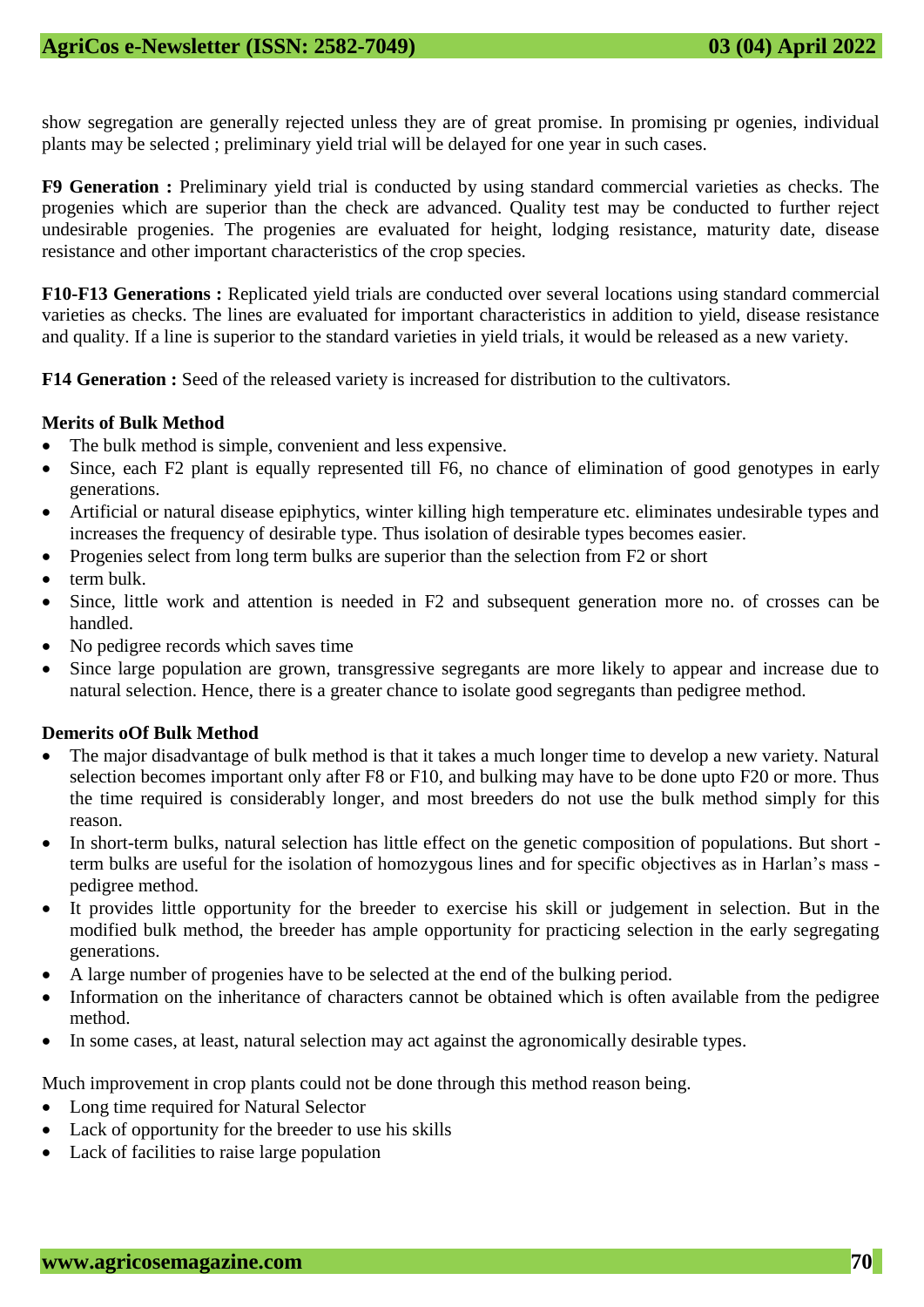# **Handing of segregation populations: Backcross method**

**Aim:** To know about how to handle segregating population of backcross method **Backcross method** 

The plan of back cross method depend upon whether the gene being transferred is recessive or dominant. The plan for transfer of a dominant gene is quite simple than for recessive gene.

#### **Requirements of a backcross programme**

- Existence of a good recurrent parent variety which requires improvement is some qualitatively inherited character or a quantitative character with high heritability.
- A suitable donor parent must be available possessing the character or characters to be transferred in a highly intense form.
- High expressivity of the character under transfer through several back crosses in the genetic back ground of the recurrent parent.
- The character to be transferred must have high heritability preferably determined by one or few genes.
- Simple testing technique for detecting the presence of the character under transfer.
- Recoveries of the recurrent genotype in a reasonable number of back cross generations.

# **Transfer of Dominant Gene**

Let us suppose that a high yielding and widely adopted variety 'A' is susceptible to stem rust (rr) and another variety 'B' is poor yielding but resistant to stem rust (RR) i.e. dominant to susceptibility. In this back cross programme rust resistance trait is transfer from donor parent (B) into a recurrent parent (A).

#### **1) Hybridization**

Variety 'A' is crossed with variety 'B' in which variety 'A' is used as female parent which is recurrent and variety 'B' is used as donor parent.

#### **2) F1 Generation**

During the second year F1 plants are backcrossed to variety 'A' since all the F1 plants will be heterozygous for rust resistance. Selection for rust resistance is not necessary.

#### **3) First Back Cross Generation**

In the third year half of the plant would be resistant and remaining half would be susceptible to stem rust, rust resistant plants are selected and backcross to variety 'A'.

# **4) BC2 –BC6 Generation**

In each backcross generation, segregation would occur for rust resistance. Rust resistant plant are selected and backcrossed to the variety 'A' selection for plant type of variety 'A' may be practiced particularly in BC2 and BC3 generation.

**5) BC6 Generation** On an average the plant will have 98490 genes from variety A rust resistant plants are selected and selfed, their seeds are harvested separately.

#### **6) BC6 F2 Generation**

Individual plant progenies are grown from the selected plants. Rust resistance once plant, which are similar to variety 'A' are selected and selected plants are harvested separately.

# **7) BC5 F3 Generation**

Individual plant progenies are grown homozygous progenies resistant to rust and similar to plant type of variety 'A' harvested in bulk. Several similar progenies are mixed to constitute the new variety.

# **8) Yield Test**

The new variety is tested in replicated yield trials along with the variety 'A' as a check. Plant type dates of flowering date of maturity, quality, etc are critically evaluated. The new variety would be identical to variety 'A' in performance. Therefore detail yield test are not required, and the variety may be directly released for cultivation.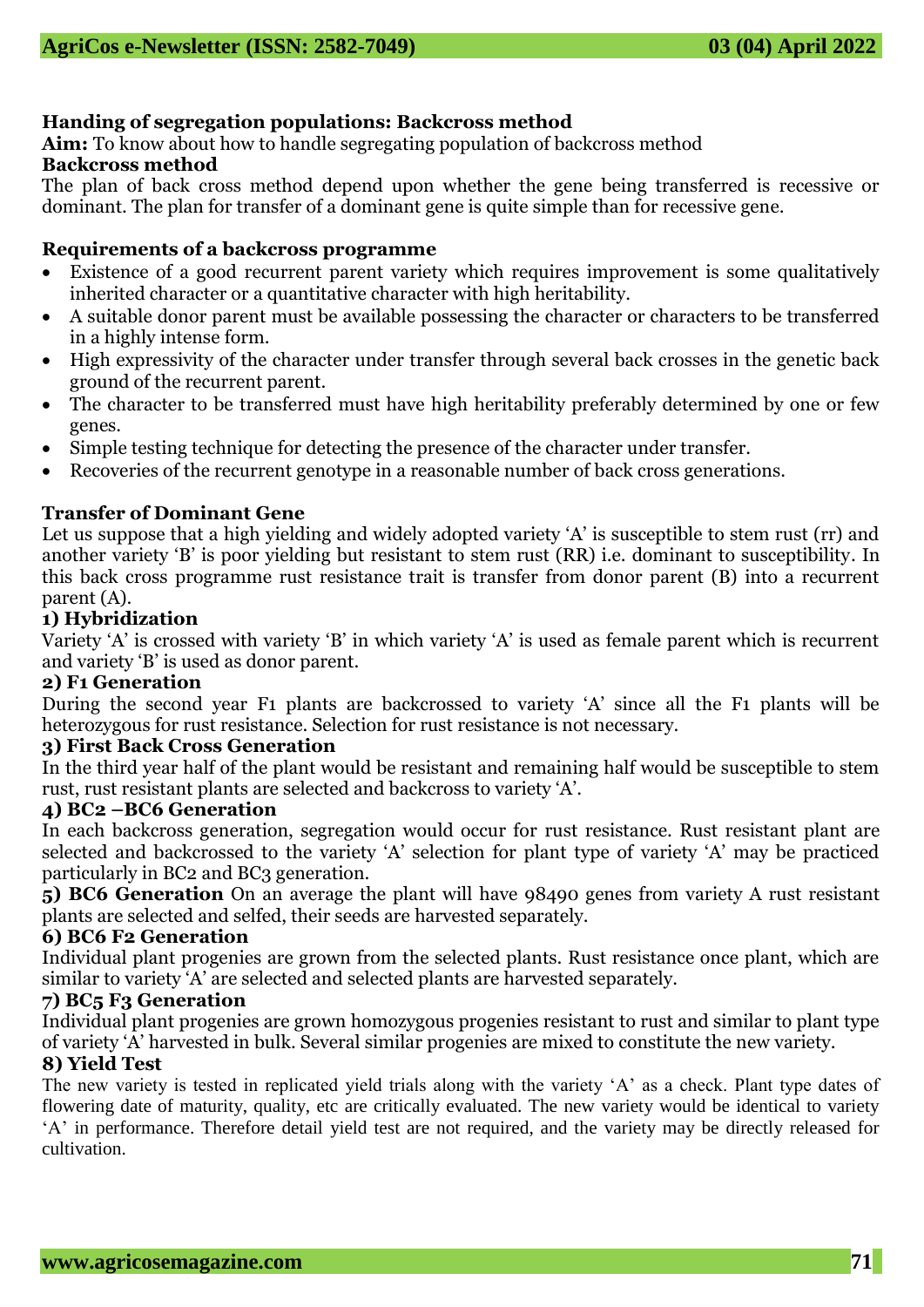# **Transfer of Recessive Gene:**

When rust resistant is due to a recessive gene, all the backcross cannot make one after other. After the first backcross and after every two backcrosses F2 must be grown to identity the rust resistant plants. The F1 and the back cross progenies are not inoculated with rust because they would be susceptible to rust. Only F2 is tested for rust resistant.

# **1) Hybridization:**

The recurrent parent is crossed with rust resistant donor parent. The recurrent parent is generally used as female. i.e. ( rr X RR).

# **2) F1 Generation:**

F1 plants are backcrossed to the recurrent parent.

# **3) BC1 Generation:**

If rust resistance is recessive all the plant will be rust susceptible. Therefore, there is no test for rust resistance. All the plants are self- pollinated.

#### **4) BC1 (F2) Generation:**

Rust resistance plants are selected and backcrossed with recurrent parent. i.e variety 'A'. Selection is made for the plant type and other characteristics of the variety 'A'.

# **5) BC2 Generation:**

No rust resistance test, plants are selected, which is identical to the recurrent parent ( A) and backcrossed with the recurrent parent.

# **6) BC3 Generation:**

No disease resistance test. The plants are self – pollinated to raise F2. selection is made for the plant type identical to variety 'A'.

#### **7) BC3 F2 Generation:**

Plants are inoculated with stem rust. Rust resistant plant, similar to 'A' are selected and backcrossed to variety 'A'.

#### **8) BC4 Generation:**

No rust resistance test plants are backcrossed to variety 'A'.

# **9) BC5 Generation:**

No rust resistance test plants are self-pollinated to raise F2 generation.

# **10) BC5 (F2) Generation:**

Plants are subjected to rust epidemic, resistance plant for rust and having similar characteristic of variety. 'A' is selected and self-seed are harvested separately.

# **11) BC5 (F3):**

Individual plant progenies are grown and subjected to rust epiphytotic selection is done for rust resistance and for characteristics of variety 'A' seeds from several similar rust resistant homozygous progenies are mixed to constitute new variety.

# **12) Yield Test:**

Same as in case of dominant gene transfer.

# **CONCLUSION**

Individual plant progenies are grown and subjected to rust epiphytotic selection is done for rust resistance and for characteristics of variety 'A' seeds from several similar rust resistant homozygous progenies are mixed to constitute new variety.

#### **REFERENCES**

B. L. Patil, V. S. Hegde, P. M. Salimath, 2001. Studies on genetic divergence over stress and non-stress environment in mungbean [*Vigna radiata* (L.) Wilczek] *, Ind J. Gen. Pp. Breed.*01-*04*: 01.

Nagaraj Kampli, P. M. Salimath, S. T. Kajjidoni, 2002. [Genetic variability created through biparental mating in](https://www.isgpb.org/journal/index.php/IJGPB/article/view/1856)  [chickpea \(Cicer arietinum L.\)](https://www.isgpb.org/journal/index.php/IJGPB/article/view/1856) , *Ind J. Gen. Pp. Breed.*62-*02*: 04.